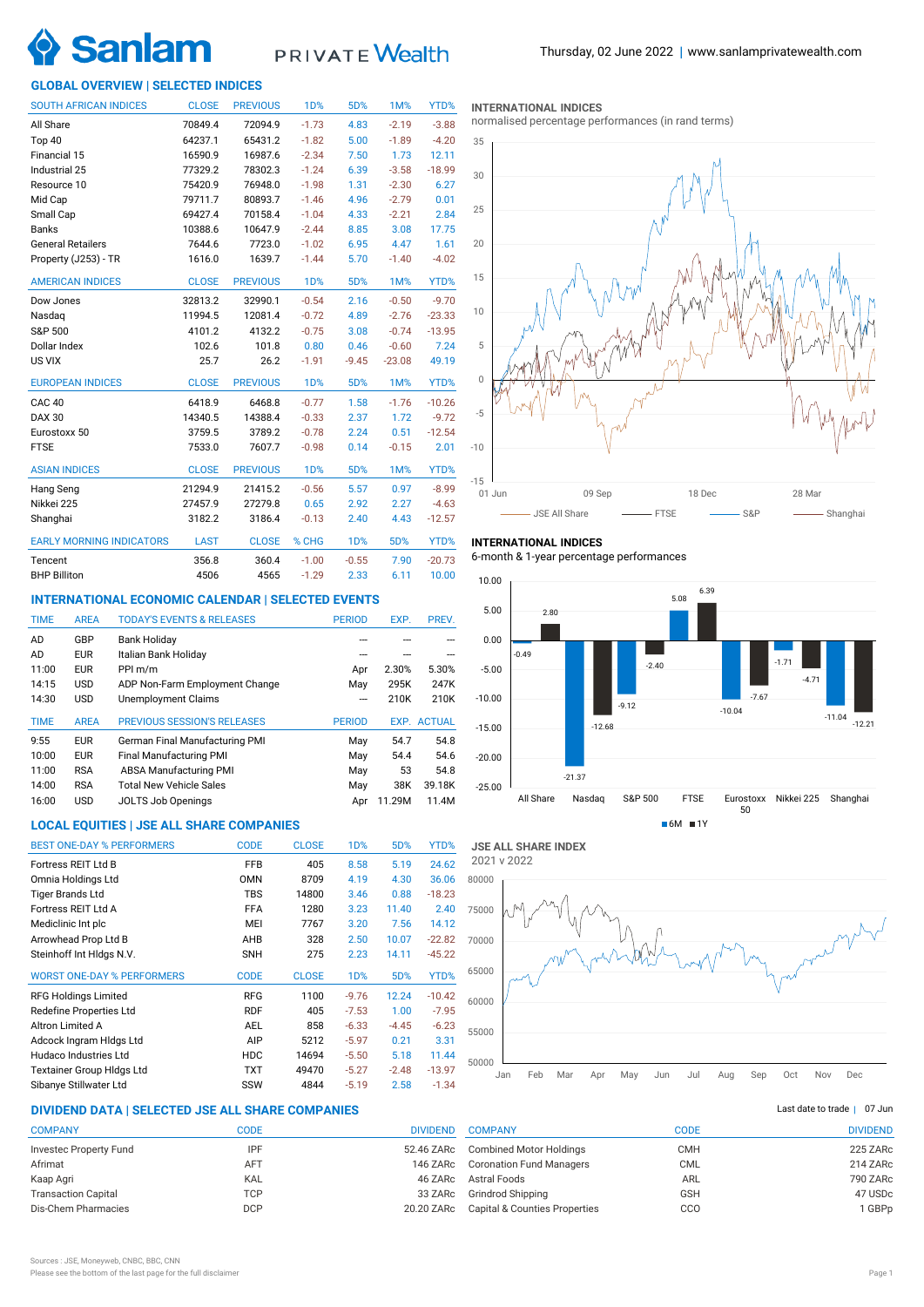| <b>COMPANY</b>               | <b>CLOSE</b> | <b>PREVIOUS</b> | <b>1D%</b> | 5D%      | 1M%      | YTD%     |
|------------------------------|--------------|-----------------|------------|----------|----------|----------|
| Absa Group                   | 17940        | 18368           | $-2.33$    | 10.60    | 4.40     | 17.60    |
| Anglo                        | 75185        | 76200           | $-1.33$    | 2.58     | 5.41     | 15.36    |
| Angloplat                    | 167176       | 171341          | $-2.43$    | 6.04     | $-4.73$  | $-7.98$  |
| Anglo Gold Ashanti           | 26640        | 27412           | $-2.82$    | $-2.76$  | $-19.06$ | $-18.95$ |
| Anheuser-Busch Inbev         | 85917        | 87867           | $-2.22$    | $-2.33$  | $-7.04$  | $-10.75$ |
| <b>Bhp Group Plc</b>         | 49700        | 49804           | $-0.21$    | 3.52     | $-7.96$  | 4.77     |
| <b>Bid Corp</b>              | 33166        | 33510           | $-1.03$    | 4.50     | 0.35     | 1.60     |
| British American Tobacco Plo | 68855        | 68984           | $-0.19$    | $-2.54$  | 3.71     | 17.52    |
| Compagnie Financiere         | 17264        | 17335           | $-0.41$    | 10.67    | $-8.76$  | $-28.47$ |
| Capitec                      | 220379       | 225322          | $-2.19$    | 8.29     | $-0.87$  | 8.04     |
| Discovery                    | 14250        | 14545           | $-2.03$    | 6.61     | $-6.41$  | $-0.75$  |
| Firstrand                    | 7071         | 7241            | $-2.35$    | 7.92     | 3.24     | 16.30    |
| Goldfields                   | 15000        | 15305           | $-1.99$    | $-16.20$ | $-31.08$ | $-13.86$ |
| Glencore Plc                 | 10197        | 10356           | $-1.54$    | $-0.71$  | 3.33     | 25.66    |
| Implats                      | 20777        | 21403           | $-2.92$    | 3.41     | 0.76     | $-7.66$  |
| Kumba Iron Ore               | 57543        | 58966           | $-2.41$    | 10.67    | 7.76     | 25.07    |
| Mondi Plc                    | 29840        | 30359           | $-1.71$    | $-0.47$  | $-0.70$  | $-24.48$ |
| Mtn Group                    | 16200        | 16880           | $-4.03$    | 3.18     | $-3.97$  | $-5.10$  |
| Naspers -N                   | 168033       | 171443          | $-1.99$    | 10.05    | 4.51     | $-32.03$ |
| Prosus Nv                    | 78867        | 81089           | $-2.74$    | 8.57     | 1.48     | $-39.78$ |
| Stanbank                     | 17300        | 17872           | $-3.20$    | 9.62     | 2.98     | 23.56    |
| Shoprite                     | 21291        | 21564           | $-1.27$    | 4.99     | $-7.03$  | 1.93     |
| Sanlam                       | 6599         | 6747            | $-2.19$    | 3.71     | 0.24     | 11.17    |
| Sasol                        | 40583        | 41511           | $-2.24$    | 5.52     | 3.32     | 56.69    |
| Sibanye Stillwater           | 4844         | 5109            | $-5.19$    | 2.58     | $-13.17$ | $-1.34$  |
| Vodacom Group                | 14710        | 14700           | 0.07       | 2.08     | $-3.21$  | 9.27     |

#### **LOCAL INDICES**

1-year & 3-year percentage performances



 $1Y = 3Y$ 

# **EXPECTED COMPANY REPORTING SCHEDULE**

| <b>COMPANY</b>         | CODE       | <b>RELEASE</b> | <b>DATE</b> |
|------------------------|------------|----------------|-------------|
| Oceana Group           | <b>OCE</b> | Final          | $02$ Jun    |
| The Spar               | <b>SPP</b> | Interim        | $02$ Jun    |
| Alexander Forbes       | <b>AFH</b> | Final          | 06 Jun      |
| Sygnia                 | <b>SYG</b> | Interim        | $07$ Jun    |
| Stor-Age Property REIT | SSS        | Final          | 09 Jun      |

# **BANK AND OTHER SELECTED PREFERENCE SHARES**

| <b>COMPANY</b>          | <b>CODE</b> | <b>CLOSE</b> | <b>CLEAN YIELD</b> | APPROX. NXT. LDT |
|-------------------------|-------------|--------------|--------------------|------------------|
| <b>Invested Limited</b> | <b>INPR</b> | 9700         | 6.90               | 08 Jun '22       |
| <b>Standard Bank</b>    | <b>SBPP</b> | 8920         | 7.11               | 07 Sep '22       |
| <b>Firstrand Bank</b>   | <b>FSRP</b> | 9400         | 6.76               | 24 Aug '22       |
| Absa                    | ABSP        | 84500        | 6.88               | 14 Sep '22       |
| Capitec                 | CPIP        | 10510        | 6.33               | 14 Sep '22       |
| Steinhoff               | <b>SHFF</b> | 7613         | 8.87               | 19 Oct '22       |
| Grindrod                | GNDP        | 8700         | 8.76               | 20 Sep '22       |
| Netcare                 | <b>NTCP</b> | 8199         | 8.33               | 02 Nov '22       |
| Discovery               | <b>DSBP</b> | 9523         | 8.76               | 20 Sep '22       |
| Invicta                 | <b>IVTP</b> | 8700         | 10.66              | 22 Jun '22       |

#### SELECTED HEADLINES

On the Johannesburg Stock Exchange, the All-share index ended 1.7% weaker and the Top-40 index 1.8% lower, mirroring falls in global equities markets. The losses were broad-based, with mining, technology, financial and real estate sectors all falling. The Absa Purchasing Managers' Index survey showed South African factory activity expanded at a faster pace in May, as new sales orders recovered following severe floods in April. Auto association data showed vehicle sales rose 2.1% year-on-year.



# **SENS ANNOUNCEMENTS**

SELECTED HEADLINES

# **FAIRVEST LIMITED – Unaudited condensed consolidated interim results**

Fairvest is a diversified South African Real Estate Investment Trust ('REIT') focused on creating long-term shareholder value. The merger between Arrowhead and Old Fairvest was implemented during the current reporting period. Arrowhead, the legal acquiring entity, was renamed Fairvest Limited. Fairvest holds a portfolio of 143 retail, office and industrial properties valued at R11.77 billion (held directly and indirectly through subsidiaries excluding Indluplace). The average value per direct property held as at 31 March 2022 was R82.3 million. As at 31 March 2022, Fairvest held a 61.0% interest in its subsidiary, Indluplace Properties Limited, which owns a portfolio of residential properties. In addition, Fairvest held an 8.6% interest in Dipula Income Fund Limited at 31 March 2022. This interest will dilute to 5.1% post the Dipula capital restructure which will be effective on 6 June 2022. The Board has resolved to declare a dividend equal to 100% of the distributable income (2021: the Board had resolved to defer the decision on the payment on an interim dividend for the six months ended 31 March 2021). The Board has resolved to declare an interim dividend (dividend number 13) of 61.52076 cents per A share and 21.33173 per B share. The current challenging economic environment is expected to persist due to record unemployment, limited local economic growth and rising interest rates. The remainder of the 2022 financial year will be used to focus on further bedding down the merger and implementing our new strategic direction. In the revised listings particulars sent to shareholders on 10 December 2021, distributable income for the 2022 financial year was forecast to be 126.22 cents per A share and 41.48 cents per B share. Given the performance of the portfolio, the successful implementation of the merger and the synergies achieved through the merger, we anticipate that the distributable income per B share for the 12 months to 30 September 2022 will be between 0% and 5% higher than the forecast in respect of the B share contained in the revised listing particulars, with no change to the forecast distributable income per A share.

## Move | -1.72% Open | 1425c Close | 1425c High | 1425c Low | 1425c

# **SANTAM LIMITED – Operational update**

The Conventional Insurance business achieved strong gross written premium growth of 7% in a challenging economic environment. The underwriting results for the period were significantly impacted by adverse weather conditions in the first three months and the devastating floods in the KwaZulu-Natal province ('KZN floods') during early April 2022. The extent of the damage and insurance exposures are still being assessed. The current best estimate of Santam's gross exposure to the KZN floods is R3.2 billion. Santam's reinsurance program provided effective protection against this natural catastrophe, limiting the net impact to approximately R500 million, including reinsurance reinstatement premiums. Based on our internal modelling, this is a 1 in 25-year event and by far the largest natural catastrophe in Santam's history. Santam provided on the ground support to its clients during this trying time, with the deployment of our claims team in KwaZulu-Natal immediately after the event. The Santam Commercial and Personal intermediated business reported improved growth in gross written premiums compared to 2021, with various growth initiatives showing positive results. The underwriting results were negatively impacted by several weather-related claim events and a number of large commercial fires during the first quarter of 2022 and the KZN floods in April 2022. The Santam Specialist business reported strong growth in the travel insurance and liability businesses. Negative growth in the engineering business, due to a slowdown in business flows from outside South Africa, and delayed renewals in the corporate property business, contributed to the overall negative growth in gross written premiums.

Move | -1.65% Open | 28750c Close | 28750c High | 29613c Low | 28160c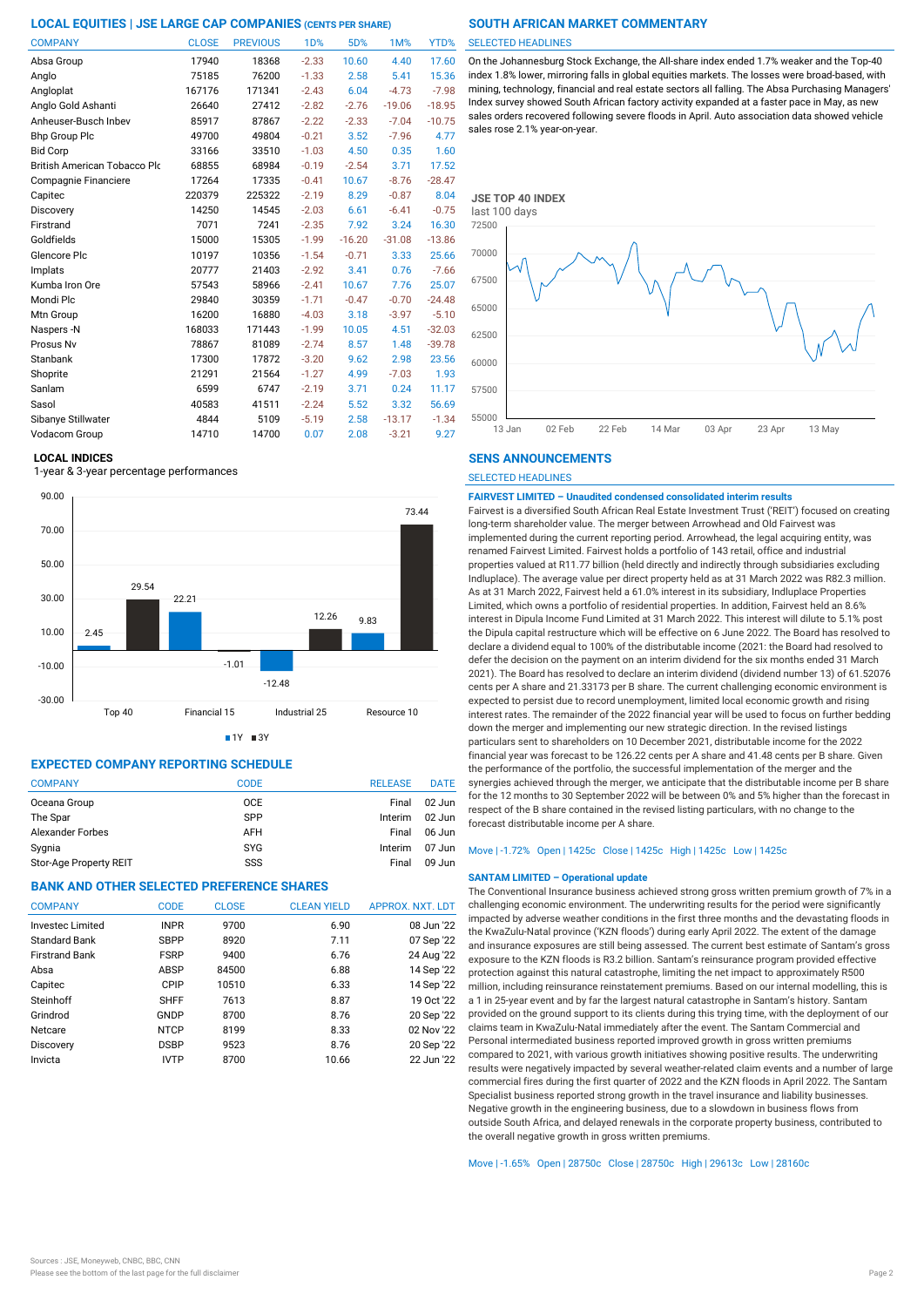**LOCAL EQUITIES | JSE MID CAP COMPANIES (CENTS PER SHARE) LOCAL EQUITIES | JSE SMALL CAP COMPANIES (CENTS PER SHARE)**

| <b>COMPANY</b>           | <b>CODE</b>              | <b>CLOSE</b> | <b>PREVIOUS</b> | 1 <sub>D</sub> %   | 1M%                | YTD%               | <b>COMPANY</b>                  | <b>CODE</b>              | <b>CLOSE</b> | <b>PREVIOUS</b> | 1D%                | 1M%                 | YTD%                |
|--------------------------|--------------------------|--------------|-----------------|--------------------|--------------------|--------------------|---------------------------------|--------------------------|--------------|-----------------|--------------------|---------------------|---------------------|
| Aspen                    | <b>APN</b>               | 15488        | 16164           | $-4.18$            | $-8.96$            | $-30.99$           | Advtech                         | ADH                      | 1906         | 1913            | $-0.37$            | 7.08                | 8.42                |
| African Rainbow          | ARI                      | 25759        | 26059           | $-1.15$            | $-1.64$            | 11.40              | Altron                          | <b>AEL</b>               | 858          | 916             | $-6.33$            | $-1.04$             | $-6.23$             |
| Avi                      | AVI                      | 6589         | 6600            | $-0.17$            | $-4.19$            | $-10.84$           | Aeci                            | AFE                      | 10187        | 10345           | $-1.53$            | 0.04                | $-9.04$             |
| Barworld                 | <b>BAW</b>               | 9760         | 9870            | $-1.11$            | $-14.88$           | $-35.09$           | <b>Alexander Forbes</b>         | AFH                      | 411          | 425             | $-3.29$            | $-12.92$            | $-8.46$             |
| <b>Bidvest Group</b>     | <b>BVT</b>               | 21897        | 21815           | 0.38               | 0.42               | 15.58              | Afrimat                         | AFT                      | 6204         | 6517            | $-4.80$            | $-4.90$             | 8.03                |
| Capco                    | CCO                      | 3142         | 3190            | $-1.50$            | $-4.12$            | $-13.28$           | Arrowhead Prop                  | AHB                      | 328          | 320             | 2.50               | $-4.09$             | $-22.82$            |
| Clicks Group             | CLS                      | 30395        | 30447           | $-0.17$            | $-2.21$            | $-3.67$            | African Rainbow Cap.            | AIL                      | 657          | 660             | $-0.45$            | 3.79                | $-3.38$             |
| Coronation               | <b>CML</b>               | 3820         | 3738            | 2.19               | $-8.66$            | $-27.29$           | Adcock Ingram                   | AIP                      | 5212         | 5543            | $-5.97$            | $-2.92$             | 3.31                |
| Dis-Chem                 | <b>DCP</b>               | 3513         | 3534            | $-0.59$            | $-8.63$            | $-0.82$            | Astral                          | ARL                      | 19315        | 19221           | 0.49               | 26.40               | 11.87               |
| Distell Group            | DGH                      | 17378        | 17286           | 0.53               | 0.39               | 2.95               | Attacq                          | <b>ATT</b>               | 675          | 680             | $-0.74$            | $-1.03$             | $-15.52$            |
| Drdgold                  | <b>DRD</b>               | 1037         | 1087            | $-4.60$            | $-20.23$           | $-21.44$           | <b>Brait</b>                    | <b>BAT</b>               | 411          | 405             | 1.48               | $-3.29$             | $-9.07$             |
| Exxaro Resources         | <b>EXX</b>               | 21458        | 22127           | $-3.02$            | $-5.26$            | 40.37              | <b>Blue Label Telecoms</b>      | <b>BLU</b>               | 556          | 563             | $-1.24$            | $-1.24$             | 9.23                |
| Fortress Reit A          | FFA                      | 1280         | 1240            | 3.23               | 2.81               | 2.40               | <b>Bytes Technology</b>         | <b>BYI</b>               | 8850         | 9227            | $-4.09$            | $-4.17$             | $-27.49$            |
| <b>Fortress Reit B</b>   | FFB                      | 405          | 373             | 8.58               | 23.48              | 24.62              | City Lodge Hotels               | <b>CLH</b>               | 441          | 449             | $-1.78$            | $-2.43$             | $-18.48$            |
| Growthpoint              | GRT                      | 1398         | 1440            | $-2.92$            | $-0.99$            | $-9.04$            | Curro                           | COH                      | 990          | 1029            | $-3.79$            | $-5.71$             | $-20.48$            |
| Harmony Gold             | <b>HAR</b>               | 5194         | 5415            | $-4.08$            | $-21.06$           | $-22.01$           | Cashbuild                       | CSB                      | 28500        | 27946           | 1.98               | 0.16                | 9.20                |
| Investec                 | INL                      | 9589         | 9651            | $-0.64$            | $-0.35$            | 9.53               | Datatec                         | <b>DTC</b>               | 3606         | 3702            | $-2.59$            | $-8.20$             | $-6.34$             |
| Investec                 | <b>INP</b>               | 9462         | 9562            | $-1.05$            | 0.66               | 9.15               | Emira                           | <b>EMI</b>               | 1012         | 1038            | $-2.50$            | $-6.99$             | 6.53                |
| Italtile                 | <b>ITE</b>               | 1552         | 1578            | $-1.65$            | $-9.71$            | $-7.62$            | Epp N.V                         | EPP                      | 1236         | 1236            | 0.00               | 0.00                | 5.19                |
| Libhold                  | LBH                      | 10422        | 10422           | 0.00               | 0.00               | 10.24              | <b>Equites Property Fund</b>    | EQU                      | 1910         | 1931            | $-1.09$            | $-10.54$            | $-16.92$            |
| Life Healthcare          | LHC                      | 1855         | 1841            | 0.76               | $-13.80$           | $-22.80$           | Famous Brands                   | FBR                      | 6223         | 6134            | 1.45               | $-2.46$             | $-20.38$            |
| Multichoice Group        | <b>MCG</b>               | 13335        | 13379           | $-0.33$            | 3.13               | 9.28               | Grindrod                        | GND                      | 809          | 836             | $-3.23$            | 18.10               | 63.43               |
| Mediclinic Int.          | MEI                      | 7767         | 7526            | 3.20               | 4.68               | 14.12              | Hci                             | HCI                      | 16650        | 16850           | $-1.19$            | 13.92               | 125.00              |
| Montauk Renewables       | <b>MKR</b>               | 19751        | 20059           | $-1.54$            | 11.80              | 14.83              | Hudaco                          | HDC                      | 14694        | 15550           | $-5.50$            | $-0.81$             | 11.44               |
| Mr Price Group           | <b>MRP</b>               | 20544        | 20749           | $-0.99$            | $-4.48$            | 2.98               | Hammerson Plc                   | <b>HMN</b>               | 523          | 543             | $-3.68$            | $-14.26$            | $-27.26$            |
| Momentum                 | <b>MTM</b>               | 1522         | 1582            | $-3.79$            | $-9.57$            | $-19.68$           | Hyprop                          | <b>HYP</b>               | 3614         | 3699            | $-2.30$            | $-0.17$             | $-2.98$             |
| Ninety One Plc           | N91                      | 4228         | 4440            | $-4.77$            | $-19.92$           | $-26.44$           | Investec Australia Prop.        | <b>IAP</b>               | 2100         | 2110            | $-0.47$            | $-3.27$             | 9.26                |
| Nedbank                  | <b>NED</b>               | 23074        | 23740           | $-2.81$            | 4.08               | 31.84              | Investec Prop Fund              | IPF                      | 1239         | 1232            | 0.57               | 1.56                | $-0.08$             |
| Northam Platinum         | <b>NHM</b>               | 18226        | 18800           | $-3.05$            | $-3.55$            | $-13.00$           | Imperial                        | <b>IPL</b>               | 6595         | 6595            | 0.00               | 0.00                | 3.06                |
| Nepi Rockcastle Plc      | <b>NRP</b>               | 9502         | 9821            | $-3.25$            | $-1.13$            | $-10.36$           | Jse                             | <b>JSE</b>               | 11016        | 11241           | $-2.00$            | $-0.76$             | $-1.64$             |
| Netcare                  | <b>NTC</b>               | 1512         | 1532            | $-1.31$            | $-0.85$            | $-4.79$            | Kap Industrial                  | KAP                      | 466          | 469             | $-0.64$            | $-8.63$             | 6.64                |
| Ninety One               | NY1                      | 4131         | 4310            | $-4.15$            | $-18.44$           | $-26.90$           | Karooooo                        | <b>KRO</b>               | 39450        | 40500           | $-2.59$            | $-20.78$            | $-26.26$            |
| Old Mutual               | <b>OMU</b>               | 1255         | 1276            | $-1.65$            | $-1.10$            | $-4.20$            | Psg Konsult                     | KST                      | 1201         | 1235            | $-2.75$            | $-11.17$            | $-10.64$            |
| Pik N Pay                | PIK                      | 5316         | 5501            | $-3.36$            | $-7.66$            | 1.32               | Liberty Two Degrees             | L <sub>2</sub> D         | 420          | 425             | $-1.18$            | $-2.33$             | $-11.58$            |
| Pepkor                   | PPH                      | 2134         | 2185            | $-2.33$            | $-0.37$            | $-2.51$            | Long4Life                       | L <sub>4</sub> L         | 621          | 621             | 0.00               | 2.31                | 6.34                |
| Psg                      | <b>PSG</b>               | 9118         | 9276            | $-1.70$            | $-4.44$            | 2.17               | Libstar                         | LBR                      | 540          | 538             | 0.37               | $-3.91$             | $-18.80$            |
| Quilter Plc              | QLT                      | 2295         | 2360            | $-2.75$            | $-13.00$           | $-27.56$           | Lighthouse Capital              | LTE                      | 773          | 760             | 1.71               | $-11.76$            | $-14.11$            |
| Rbplapts<br>Redefine     | <b>RBP</b><br><b>RDF</b> | 15600<br>405 | 15971<br>438    | $-2.32$<br>$-7.53$ | $-1.27$<br>$-7.53$ | $-0.20$<br>$-7.95$ | Massmart<br>Mas Real Estate Inc | <b>MSM</b><br><b>MSP</b> | 3572<br>2024 | 3700<br>2085    | $-3.46$<br>$-2.93$ | $-14.55$<br>$-4.80$ | $-41.13$<br>$-3.76$ |
|                          | <b>REM</b>               | 14800        | 15054           | $-1.69$            | 3.93               | 12.85              | Metair                          | <b>MTA</b>               | 2676         | 2759            | $-3.01$            | $-5.24$             | $-2.69$             |
| Remgro<br>Resilient Reit | <b>RES</b>               | 5470         | 5450            | 0.37               | $-5.62$            | $-8.45$            | Motus                           | <b>MTH</b>               | 11427        | 11453           | $-0.23$            | 0.46                | 3.80                |
| Rand Merchant Inv        | RMI                      | 2845         | 2872            | $-0.94$            | 5.33               | $-37.02$           | M&R Hold                        | <b>MUR</b>               | 1089         | 1100            | $-1.00$            | $-1.89$             | $-23.69$            |
| Reinet Investments Sca   | <b>RNI</b>               | 31227        | 31748           | $-1.64$            | $-2.72$            | 9.17               | Oceana                          | OCE                      | 5552         | 5643            | $-1.61$            | $-0.41$             | $-0.04$             |
| Sappi                    | <b>SAP</b>               | 5559         | 5688            | $-2.27$            | $-4.66$            | 21.75              | Omnia                           | <b>OMN</b>               | 8709         | 8359            | 4.19               | 4.41                | 36.06               |
| Santam                   | <b>SNT</b>               | 28750        | 29232           | $-1.65$            | $-1.58$            | 6.88               | Pan African Resource            | PAN                      | 383          | 391             | $-2.05$            | $-11.14$            | $-0.26$             |
| Spar                     | SPP                      | 15099        | 15331           | $-1.51$            | $-8.75$            | $-9.65$            | Raubex                          | <b>RBX</b>               | 3874         | 3950            | $-1.92$            | $-8.44$             | $-2.66$             |
| Sirius Real Estate       | <b>SRE</b>               | 2200         | 2284            | $-3.68$            | $-8.33$            | $-27.46$           | Rhodes Food Pty                 | RFG                      | 1100         | 1219            | $-9.76$            | $-8.33$             | $-10.42$            |
| Tigebrands               | <b>TBS</b>               | 14800        | 14305           | 3.46               | $-4.52$            | $-18.23$           | Reunert                         | <b>RLO</b>               | 4145         | 4094            | 1.25               | $-5.88$             | $-21.79$            |
| The Foschini Group       | <b>TFG</b>               | 14220        | 14167           | 0.37               | 2.36               | 14.77              | Sa Corp Real Estate             | SAC                      | 211          | 216             | $-2.31$            | $-6.22$             | $-10.21$            |
| Thungela Resources       | <b>TGA</b>               | 24752        | 25092           | $-1.36$            | $-9.00$            | 192.78             | Steinhoff International N.V.    | <b>SNH</b>               | 275          | 269             | 2.23               | 4.96                | $-45.22$            |
| Telkom                   | <b>TKG</b>               | 4630         | 4648            | $-0.39$            | $-2.03$            | $-14.39$           | Super                           | <b>SPG</b>               | 3005         | 2980            | 0.84               | 11.79               | $-11.64$            |
| Truworths                | <b>TRU</b>               | 5454         | 5448            | 0.11               | $-3.02$            | 4.38               | Stor-Age Property Reit          | SSS                      | 1487         | 1477            | 0.68               | $-1.00$             | 2.20                |
| Textainer                | <b>TXT</b>               | 49470        | 52220           | $-5.27$            | $-9.64$            | $-13.97$           | Stenprop                        | STP                      | 3588         | 3663            | $-2.05$            | $-10.75$            | $-16.56$            |
| Woolies                  | WHL                      | 5483         | 5567            | $-1.51$            | $-7.72$            | 5.73               | Sun Int                         | SUI                      | 3032         | 3131            | $-3.16$            | 5.72                | 6.57                |
|                          |                          |              |                 |                    |                    |                    | <b>Transaction Capital</b>      | <b>TCP</b>               | 4395         | 4340            | 1.27               | $-12.99$            | $-2.40$             |
|                          |                          |              |                 |                    |                    |                    | Tsogo Sun Hotels                | <b>TGO</b>               | 375          | 368             | 1.90               | 14.33               | 6.53                |

# **SOUTH AFRICAN 10-YEAR BOND**



# **10-YEAR BOND YIELD | SELECTED ITEMS (BASIS POINT CHANGE)**

| <b>REGION</b>        | <b>YIELD</b> | 1D% | 1M%  | YTD% |
|----------------------|--------------|-----|------|------|
| <b>United States</b> | 2.92         |     | $-2$ | 132  |
| United Kingdom       | 2.15         | 5   | 25   | 133  |
| Germany              | 1.18         | 6   | 25   | 136  |
| Japan                | 0.23         |     |      | 16   |
| South African 10Y    | 9.87         | Δ   | -9   | 99   |

Wbhovco WBO 8285 8163 1.49 11.10 -26.86 Vukile VKE 1367 1375 -0.58 1.64

Zeder Investments ZED 188 190 -1.05 -38.96 -41.98

Tsogo Sun Gaming TSG 1275 1293 -1.39 13.74 9.44

# **GLOBAL INTEREST RATES | SELECTED ITEMS**

| <b>CURRENT RATE</b> |  |  |  |
|---------------------|--|--|--|
| 0,50%-1,00%         |  |  |  |
| 1.00%               |  |  |  |
| 0,00%               |  |  |  |
| 4.75%               |  |  |  |
| 8.25%               |  |  |  |
|                     |  |  |  |

 $10.51$ <br> $-26.86$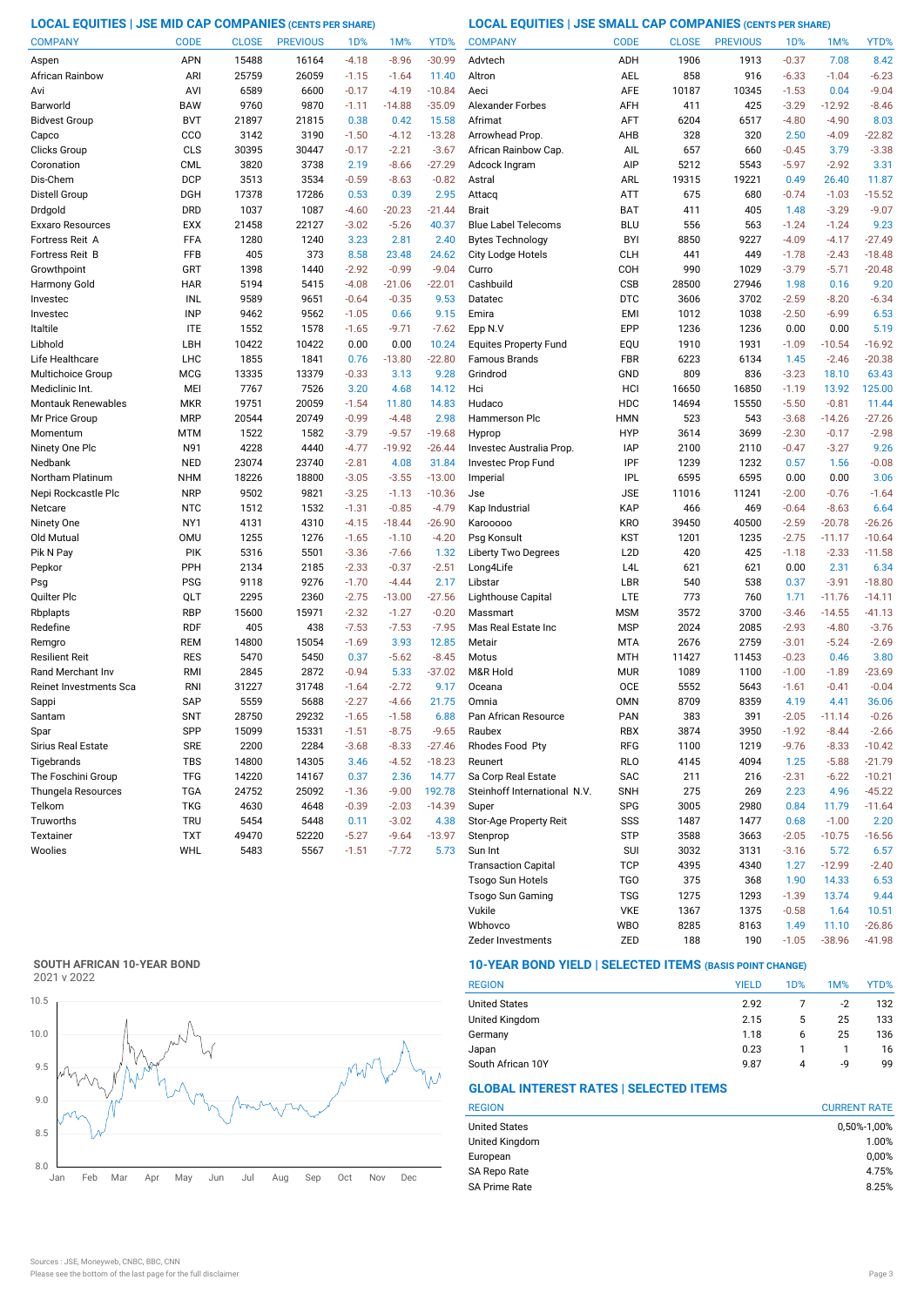**EUROPEAN INDICES**

normalised percentage performances



**AMERICAN INDICES**

normalised percentage performances



#### **ASIAN INDICES**

normalised percentage performances



Please see the bottom of the last page for the full disclaimer Page 3

### **GLOBAL MARKETS EUROPEAN MARKET COMMENTARY**

#### SELECTED HEADLINES

European markets closed slightly lower on Wednesday after finishing May in negative territory, as traders continued to assess new data on inflation and economic activity. The pan-European Stoxx 600 index closed just over 1% down at the end of the trading day, having fluctuated since the open. Autos added 1.3% while utilities fell 1.27%. Euro zone inflation hit an annual 8.1% in May, exceeding expectations and marking a seventh consecutive record high. Investors are closely watching the European Central Bank for hints at the pace and scale of interest rate hikes required to rein in consumer prices.



#### **AMERICAN MARKET COMMENTARY**

#### SELECTED HEADLINES

U.S. stocks pulled back in choppy trading Wednesday amid worries about the health of the economy, as Wall Street turned the page to another month following a volatile May. Financial stocks comprised the worst-performing S&P 500 sector Wednesday. Goldman Sachs and JPMorgan Chase each pulled back more than 1%. Materials names typically linked to the economic cycle were among the biggest laggards on the S&P 500. Albemarle dropped 7.8% and Mosaic shed 6.1%. Travel names also struggled Wednesday. Norwegian Cruise Line and United Airlines each dropped about 4.5%.



#### **ASIAN MARKET COMMENTARY**

### SELECTED HEADLINES

Shares in Asia-Pacific declined earlier today, with Australia's April trade surplus coming in higher than expected. Australia's trade surplus widened to 10.495 billion Australian dollars (\$7.525 billion) in April, data from the country's Bureau of Statistics showed today. That was higher than the surplus of 9.3 billion Australian dollars predicted in a Reuters poll. Hong Kong's Hang Seng index led losses regionally as it declined 1.29%, with shares of Alibaba dropping 3%.